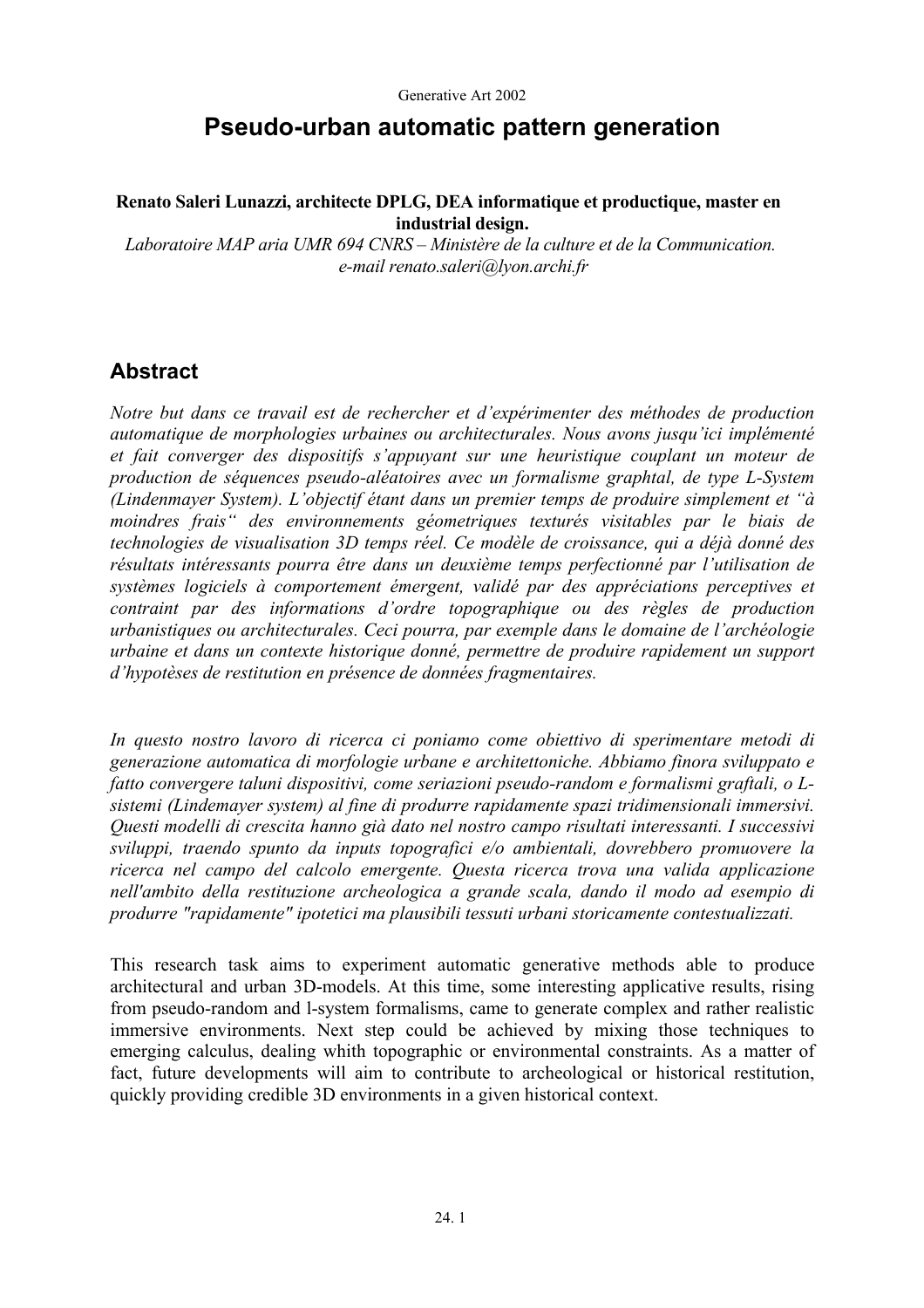## **1. Introduction**

Since the end of the 70's, the "fractality" of our environment raised as an evidence, pointing some peculiar aspects of everyday phenomena. Some micro and macro-scopic internalarrangement principles appear to be similar or even auto-similar, leading the reasoning through general explanatory theories. Physicians and biologists regularly discover fractal processes through natural morphogeneses such as cristalline structures or stellar distribution. Human creations also seem to be ruled by fractal fundamentals and since 15 years, the "fractality measure" of some human artefacts can be somehow achieved.

Fractal investigation through urban patterns mainly focused on two subsequential aspects : the direct analysis of spatial organisation, and thus the formalization of self-generating geometrical structures. The growth of urban models is at this time fulfilled either by timebased spatial simulators or by simple static generators. Spatial simulators are usually based on simple "life-game" (cellular automata) devices or even by "diffusion limited aggregation" formalisms (DLA). In this paper, we will mainly focus on some generative techniques involved in 2D and 3D automatic builders.

# **2. Research task context**

The mainframe of this research task consists in real-time rendering of huge 3D databases. Different aspects of this goal have already been explored, considering from the top that rendering techniques should be optimal for a given applicative context. Therefore, the main aspect of MAP-aria participation in this project consists in building plausible urban structures related to some given historical or archeological context.

Early stages of our investigation pointed the discontinuous properties of growth phenomena. In other words we barely believed in the existence of a possible continous morphological development model, according to the evidence of micro and macro-scopic observable morphological differences on one hand and through bidimensional and threedimensional topological discontinuities on the other. In other words, we focused some "scale-based formalisms", related to specific urban scale-types, as listed in the following section:

# **3. Applications**

*The description of the following formalisms is broadly summarized. Further refinement on geometrical models, architectural primitives and morphological break-down are under development...* 

## **3.1 Multi-scale pattern generator**

*A "top of the heap" wide range concentric propagator, whose aim is to distribute, filter and drop geometric locators above a given terrain mesh.* 

The deal is here to develop a "general land-scaled model", mostly a variant of the L-system model depicted below. The initial distribution of locators basically follows a concentric distribution. Their final positioning can be meanwhile modified by some disruptive factor, mostly depending on simple angular non-overlapping constraints. The graph below shows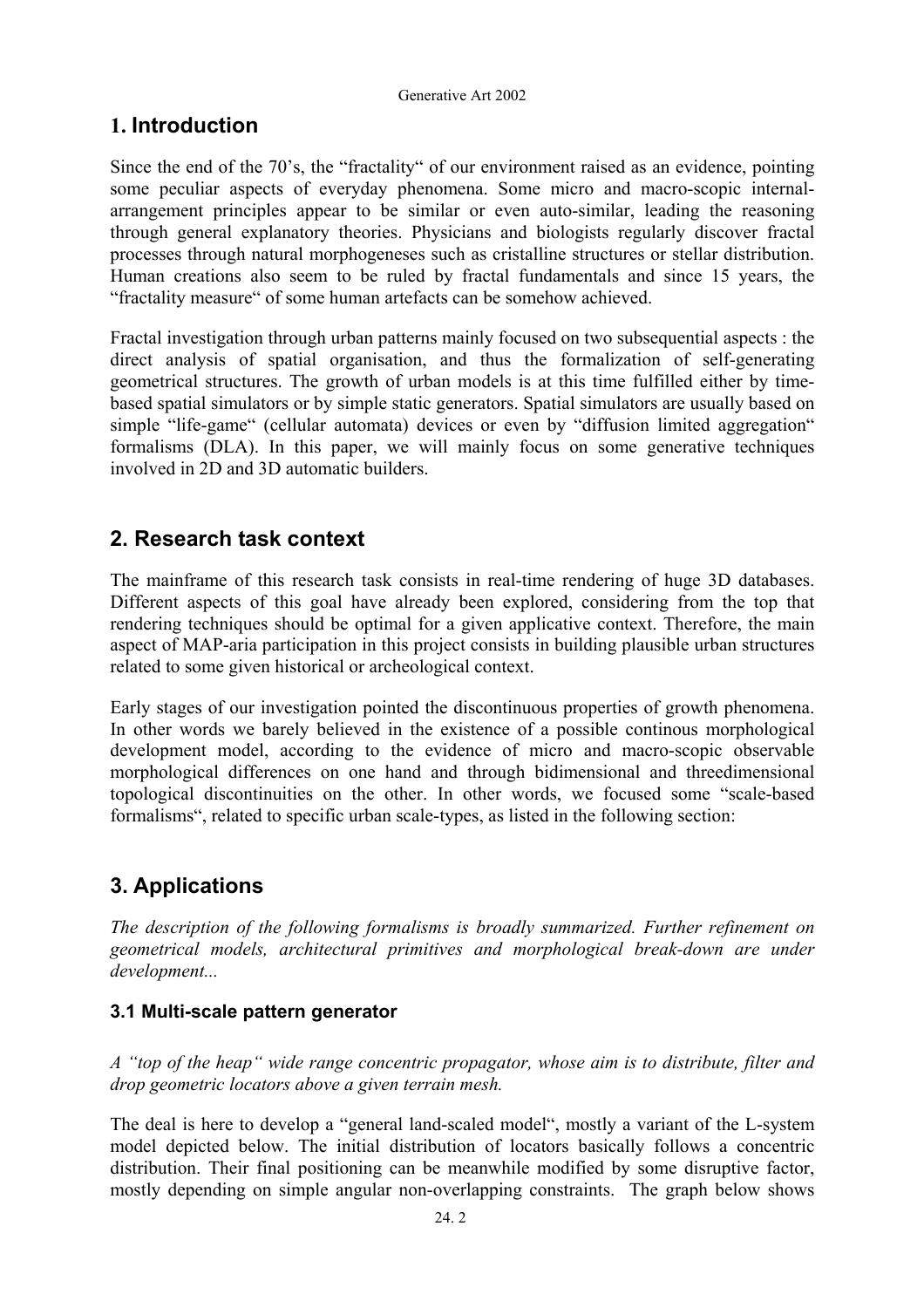three different steps of the computation : locators displacement, neighbourhood tracking and plot drawing.



**Figure 1**. Deployment of a 2D geometric model.

A local geometric transformation transforms the initial structure to a position-related "constructible zone", starting from two initial input variables, named here d' and d'' . At the moment, inevitable angular occlusions occur whith sharp and wide angles. This drawback should meanwhile be solved in a very next release of the applet.



**Figure 2**. Geometric deduction of "constructible zones".

Extracting the *n* closest neighbours and drawing the respective bijective connexions leads the entire process, and we can finally hybrid this bidimensional mesh to allocation rules and topopgraphic constraints, to produce the models shown on the figures below : the skeleton and the final rendering.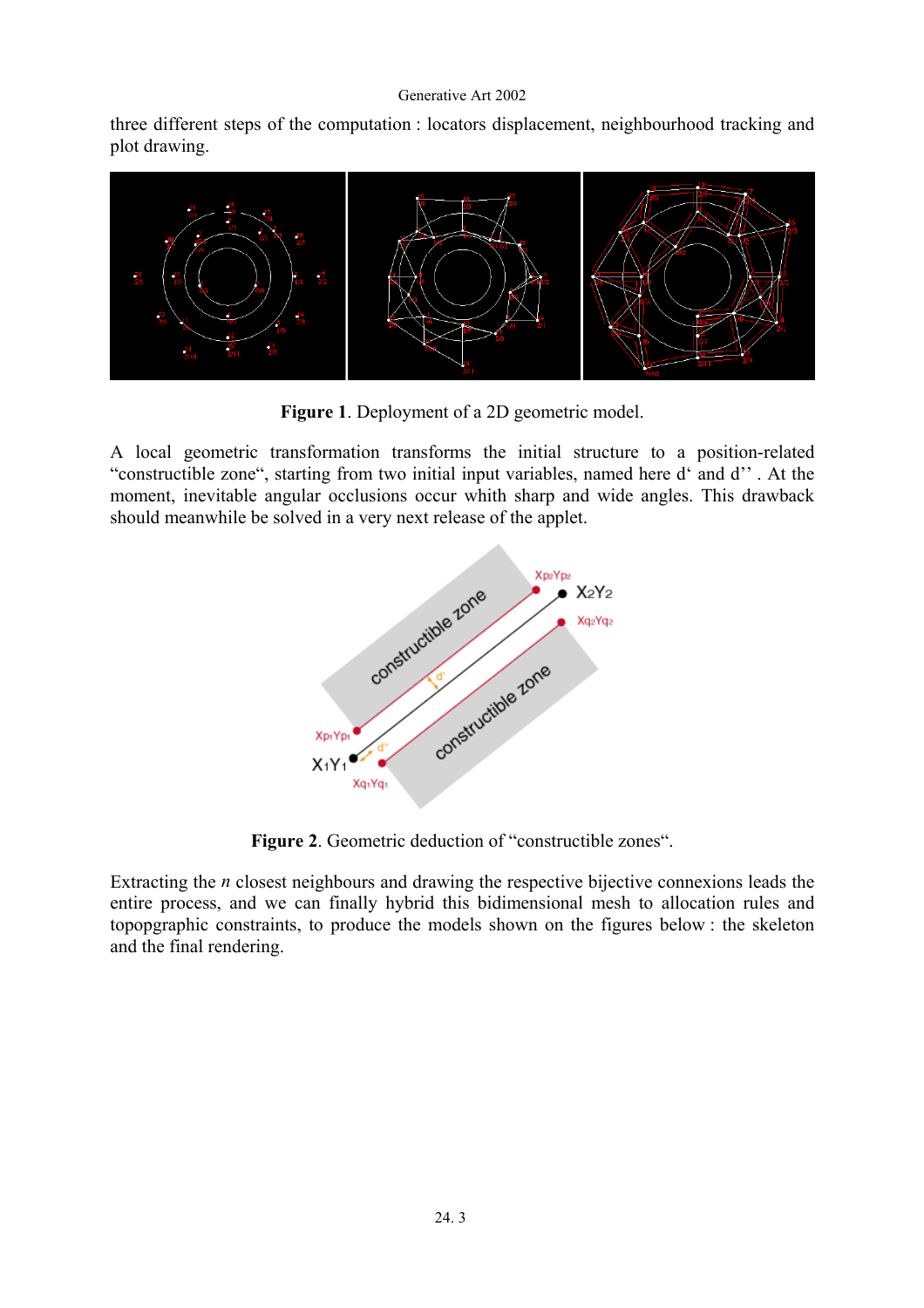

Figure 3. The geometric skeleton...



**Figure 4**. …and it's 3D expression.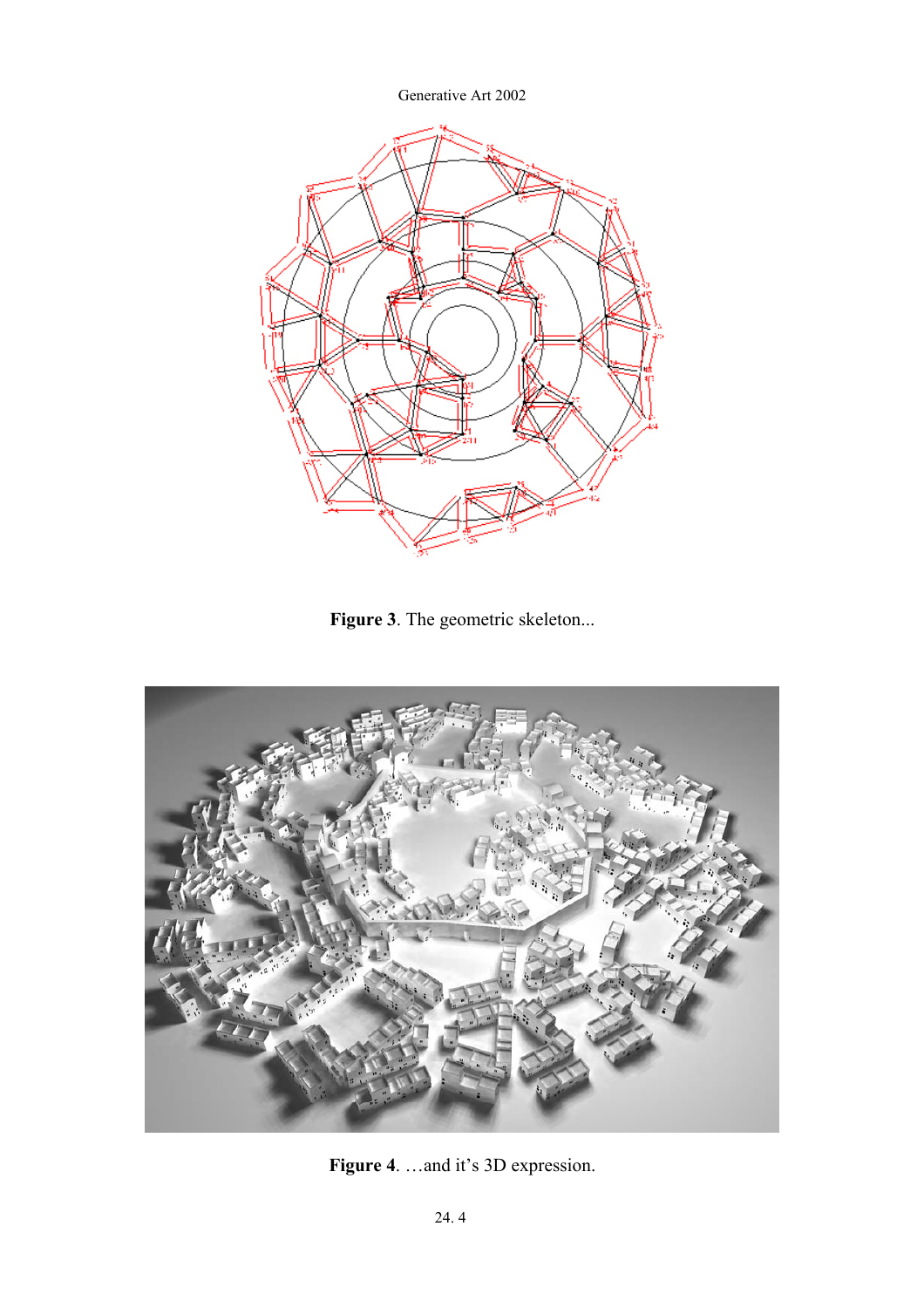In this example, only one architectural primitive is distributed over the map ; a "hull – filling " generator (shortly described below) could be implemented to create a more realistic perceptive variety.

### **3.2 Graphtal or L-system generator**

*Graphtal or L-system, applied to local building and block propagation.* 

The L-System, or Graphtal, starts from a simple recursive substitution mechanism. This rulesbased generator, described in the late 60's by A. Lindenmayer [1], can quickly provide complex geometric developments. It's charachteristic deal whith simple substitution rules, recursively applyed to a sprout, as shown below :

All we need to start is an alphabet, listed hereby  $: 0.1$ ,  $\lceil$ ,  $\rceil$ 

In this example, 0 and 1 occurrences will "produce geometry" while [ and ] will provide a simple affine transformation (rotation and/or translation). We can now describe simple substitution rules, applied to alphabetic elements :

**0** : 1[0]1[0]0 **1** : 11 **[** : [ **]** : ]

If we recursively apply those substitution rules to an initial sprout (applied from the top to the rule of letter "0") we obtain :

#### 11 [ 1[0]1[0]0 ] 11 [ 1[0]1[0]0 ]1[0]1[0]0

Two "generations" or recursive steps later we obtain :

11 11 11 11 [ 11 11 [ 11 [1[0]1[0]0 ] 11 [ 1[0]1[0]0 ] 1[0]1[0]0 ] 1111 [ 11 [ 1[0]1[0]0 ] 11 [ 1[0]1[0]0 ]1[0]1[0]0 ] 11[ 1[0]1[0]0 ] 11 [ 1[0]1[0]0] 1[0]1[0]0 ] 11 11 11 11 [ 11 11 [11 [1[0]1[0]0 ] 11 [ 1[0]1[0]0 ] 1[0]1[0]0 ] 1111 [ 11 [1[0]1[0]0 ] 11 [ 1[0]1[0]0 ]1[0]1[0]0 ] 11 [ 1[0]1[0]0 ] 11 [ 1[0]1[0]0] 1[0]1[0]0 ] 11 11 [ 11 [ 1[0]1[0]0 ] 11 [1[0]1[0]0 ] 1[0]1[0]0 ] 11 [1[0]1[0]0 ] 11 [ 1[0]1[0]0 ] 1[0]1[0]0 ] 11[ 1[0]1[0]0 ] 11 [ 1[0]1[0]0 ] 1[0]1[0]0

The "trick" consists here in replacing the brackets by specific 3D operations – typically affine transformations, such as rotations or translations - and the "0" and "1" occurrences by 3D predefined objects. We notice how the transformations and object creations are invoked in the following source code (obviously part of the main program, implemented within a "switch" JAVA object) The resulting output sourcecode is VRML 97, mimed with a CosmoPlayer© plug-in.

 $case '1'$  :

devX=devX+0.5/propag;

writeln(' Transform \{ rotation 0 1 0 '+-k+' translation '+devX+' 0 0 children \[ Transform \{ rotation 0 1 0 '+k+' children Shape \{ appearance Appearance \{ material Material \{ diffuseColor 1 1 1 emissiveColor 0.3 0.3 0.3 \}\} geometry Extrusion \{convex FALSE crossSection \[-0.5 -0.5 , -0.5 0.5 , 0.5 0.5 , 0.5 -0.5 , -0.5 -0.5 \] spine \[ 0 '+alt+' 0 , 0 0.1 0 , 0 0.1 0 , 0 0.15 0 , 0 0.15 0 , 0 0.2 0 , 0 0.2 0\] scale \[ 1.5 1.5 ,  $1.4$   $1.4$  ,  $1.3$   $1.3$  ,  $1.3$   $1.3$  ,  $1.25$   $1.25$  ,  $1.25$   $1.25$  ,  $1.2$   $1.2$   $\backslash$  $\{\{\}\}\$ 

nbobj=nbobj+1;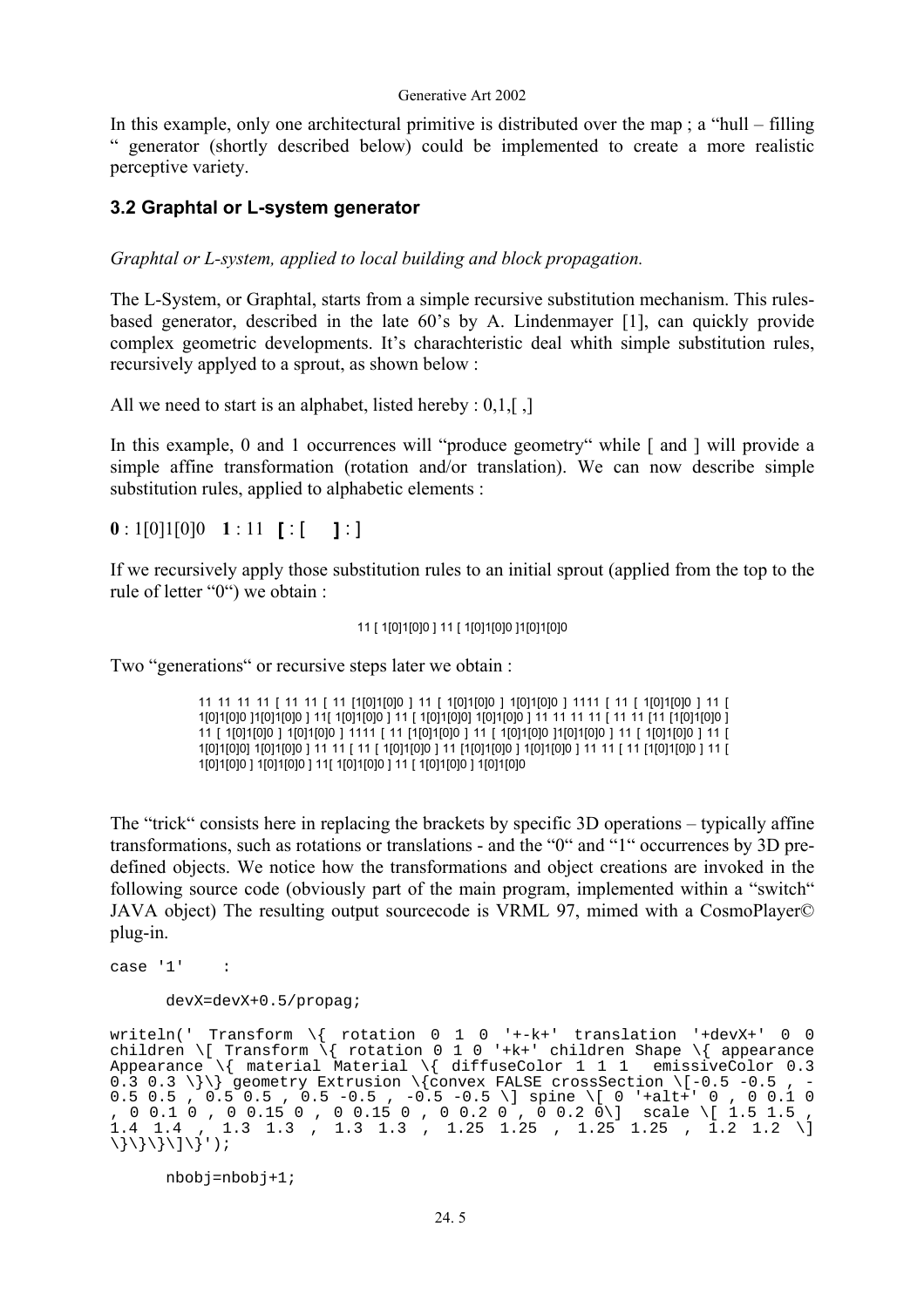break

 $case '0'$  :

devY=devY+0.5/propag;

writeln(' Transform \{ rotation 0 1 0 '+-k+' translation 0 0 '+devY+' children \[ Transform \{ rotation 0 1 0 '+k+' children Shape \{ appearance Appearance \{ material Material \{ diffuseColor 1 1 1 emissiveColor 0.3 0.3 0.3 \}\} geometry Extrusion \{convex FALSE crossSection \[-0.5 -0.5 , -0.5 0.5 , 0.5 0.5 , 0.5 -0.5 , -0.5 -0.5 \] spine \[ 0 '+alt+' 0 , 0 0.1 0 , 0 0.1 0 , 0 0.7 0 , 0 0.8 0 , 0 0.8 0 , 0 0.9 0\] scale \[ 1.5 1.5 , 1.4  $1.4$  ,  $1 \ 1$  ,  $1 \ 1$  ,  $1 \ 1$  ,  $1.05 \ 1.05$  ,  $1.05 \ 1.05 \ \langle |\rangle \rangle \rangle \rangle \rangle$ 

nbobj=nbobj+1;

break

 $case '[' :$ 

ouvcrochet=ouvcrochet+1;

alt=alt-0.2;

writeln(' Transform  $\{$  rotation 0 1 0 '+-k+' translation '+devX+' 0.2 '+devY+' children \[ Transform \{ rotation 0 1 0 0 children \[');

writeln(' Transform \{ rotation 0 1 0 '+k+' translation '+devX+' 0 '+devY+' children \[ Transform \{ rotation 0 1 0 '+k+' children Shape \{ appearance Appearance \{ material Material \{ diffuseColor 1 1 1 emissiveColor 0.3 0.3 0.3 \}\} geometry Extrusion \{convex FALSE crossSection \[-0.5 -0.5 , -0.5 0.5 , 0.5 0.5 , 0.5 -0.5 , -0.5 -0.5 \] spine \[ 0 '+alt+' 0 , 0 0.45 0 , 0 0.55 0 \] scale \[ 1 1 , 1 1 , 1.05 1.05 \]\}\}\}\}\]\}');

nbobj=nbobj+1;

break

 $case ']'$  :

writeln(' Transform \{ rotation 0 1 0 '+-k+' translation '+devX+' 0 '+devY+' children \[ Transform \{ rotation 0 1 0 '+-k+' children Shape \{ appearance Appearance  $\setminus\{$  material Material  $\setminus\{$  diffuseColor 1 1 1 emissiveColor 0.3 0.3 0.3 \}\} geometry Extrusion \{convex FALSE crossSection \[-0.5 -0.5 , -0.5 0.5 , 0.5 0.5 , 0.5 -0.5 , -0.5 -0.5 \] spine \[ 0 '+alt+' 0 , 0 0.05 0 , 0 0.05 0 , 0 0.4 0 , 0 0.4 0 , 0 0.5 0 \] scale \[ 1.2 1.2 , 1 1 , .95 .95 , .95 .95 , 1 1 , 1 1\] \}\}\}\}\}');

writeln(' \]\}\]\}');

ouvcrochet=ouvcrochet-1;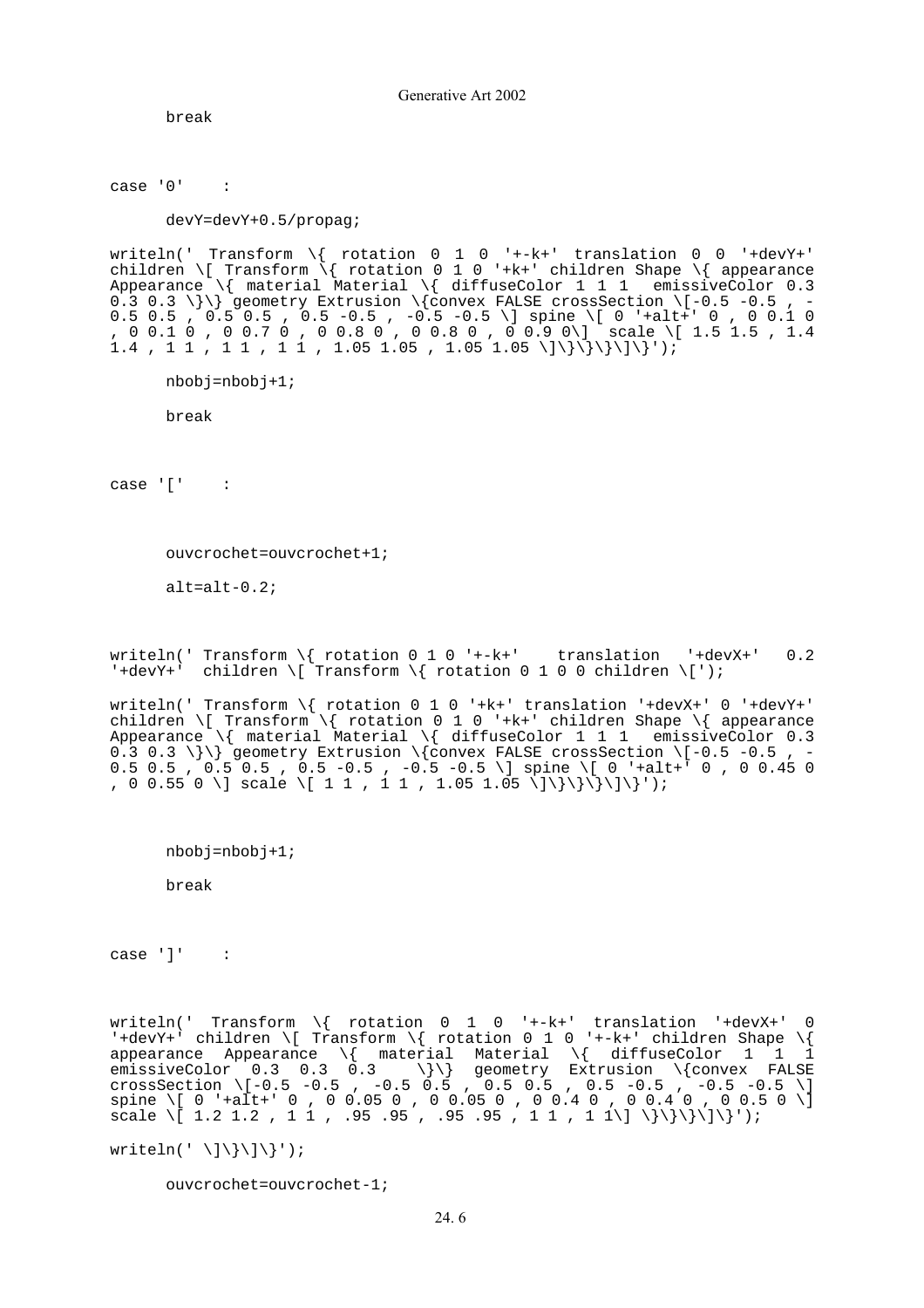```
alt=alt+0.2;
 nbobj=nbobj+1; 
break
```
Depending on initial rules, such a model can quickly "run out of control" and generate huge 3D databases. It's specific initial generative inputs are the only condition for the whole evolution process – which is meanwhile eminently determinist ; nevertheless, geometry partial overlaps are frequent and due to concatenated affine transformations previously described. Hereby we show a four-steps generated VRML model, made of solely 2 architectural primitives. Some extra visual artefact is provided by the height change of the objects, depending on their distance to the first geometric settlement.



**Figure 5**. A L-System-based growth engine.

Most of these generative models are developed whithin a web browser interface : a javascript code which dinamically generates a VRML source displayed by a CosmoPlayer plugin. We are studying by now other geometrical algorithms, in order to constrain these L-system, such as Voronoï diagrams or Delaunay triangulations.

## **3.3 Random or pseudo-random "hull-filler"**

### *Random or pseudo-random "hull-filling" generators for single-building construction.*

The "hull-filling" model offers by itself rather interesting investigative perspectives : in this model the specific positioning of architectural types or sub-types could be guided by a prior analysis that tends to break down or disassemble some historically-contexted architectural types by a morphological factorization. The process is obvously reversible and could be achieved by a rules-based grammar. The amazing Palladio 1.0 Macintosh© Hypercard Stack [2] is a noteworthy example of such a morphological synthesis. We also must here quote the scientific goal of the research team "Laboratoire d'Analyse des Formes" from the architecture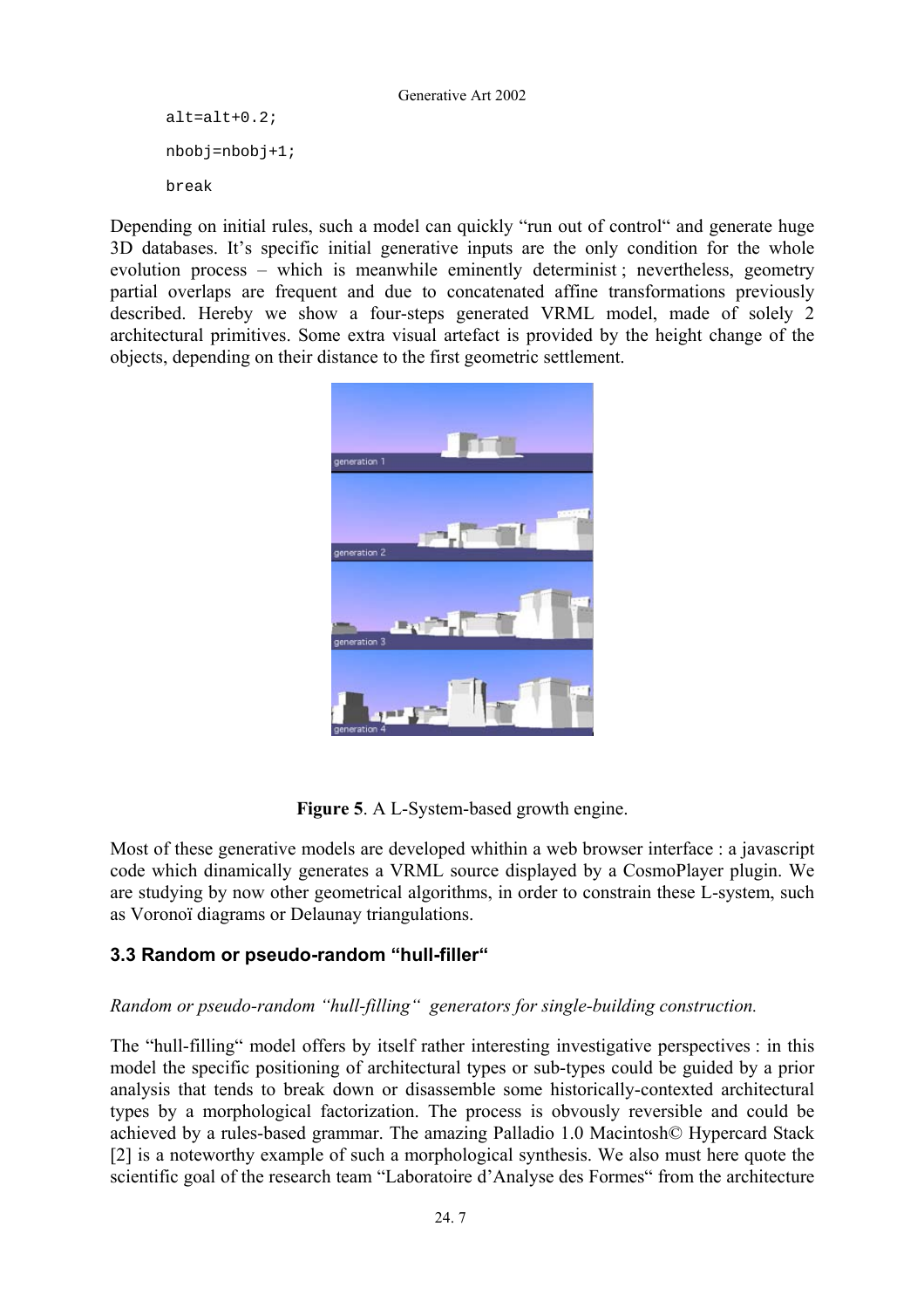school of Lyon that leads somehow this specific aspect of this research task.[3] Their aim is to identify major stylistics guidelines from distinct architectural families, dispatching them through pre-identified morphologic, functional, architectonic and compositional occurrences [4]. A similar search will soon commence, leaning on Claude-Nicolas Ledoux architectural production, whose factorizable characteristics appear as an evidence.



**Figure 6**. A graph-based morphological parser.

*Courtesy of "Laboratoire d'Analyse des Formes"* 

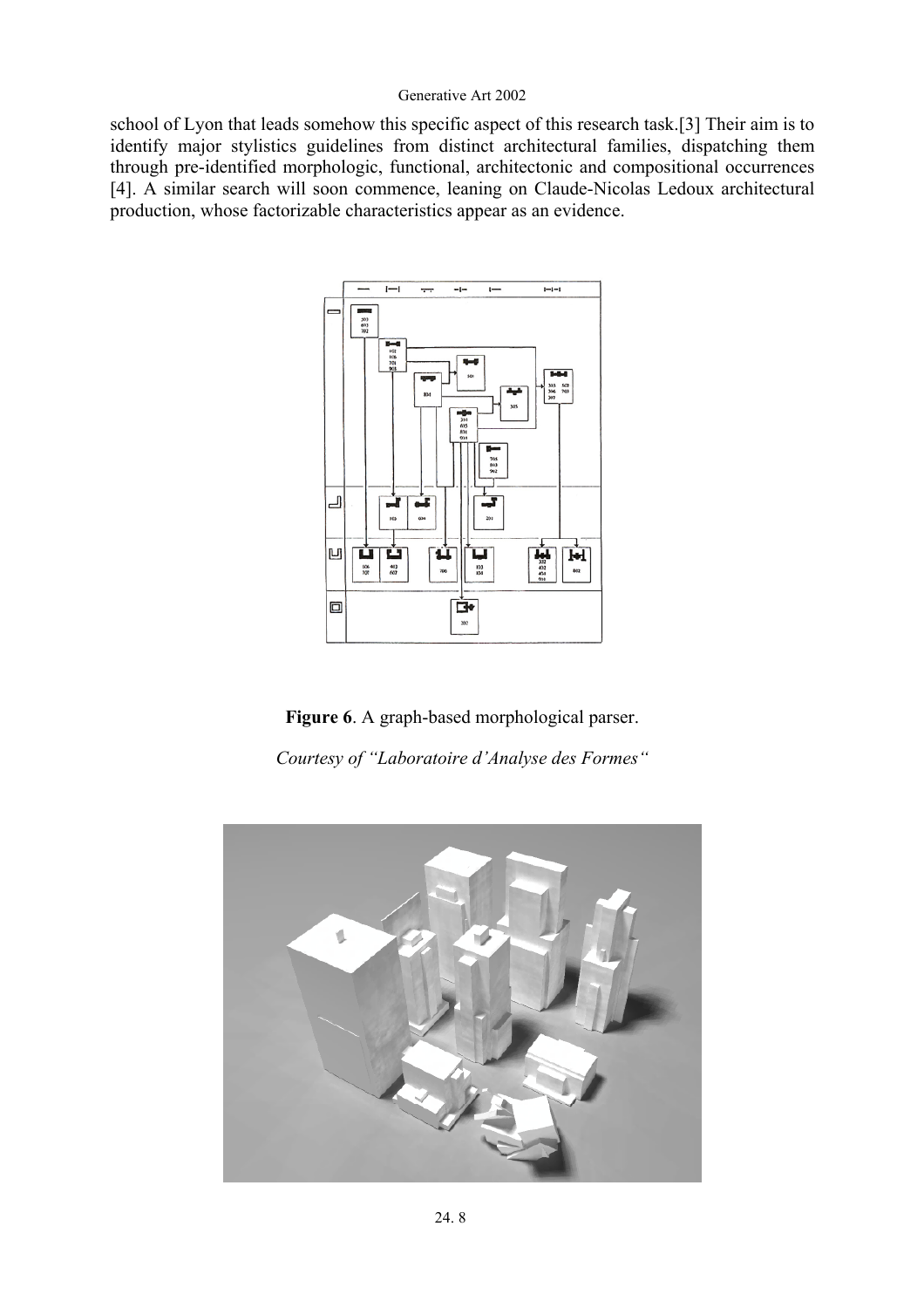Figure 7. Some "hull-filled" objects.

At the moment, this complex formalism is barely drafted; it is therefore interesting to point out the relevant difference of the "ugly duckling" bottom right object, that descends from the same construction formalism but differs from 1 single input attribute.

### **3.4 Random 2D – 3D generators**

*Random or pseudo-random simple pattern generators applied to facades, according to buildings height or local floors indentations.* 

This very first applicative experiment was only acquired to test some early combinational conjectures. Some 3D "hull-filled" objects are textured whith simple combinational patterns ensuring somehow an intrinsic global coherence in order to avoid 2D and 3D possible mismatch. This could be achieved by establishing for instance a common spatial framework, arbitrarly bounded here by 2,5 meters-sided cubes. As shown in the picture below, the intrinsic coherence of the texture itself depends on the pertinence of single texture patches positioning, known as inner, top, left, right and bottom occurrences : on the illustration, the gray-filled board zone invoke specific ledge-type instances as the inner white zones use generic tiles. Right underneath, some texture patches that come whith the 2D library and below, two facade variants.

These examples are here intended as "ironic standalone designs" : the (im)pertinence of these random objects is obvious. Meanwhile, if coupled whith accurately-sized 3D objects, the visual impression could be effective, as shown on Figure 6 .



**Figure 8**. The automatic facade builder :o)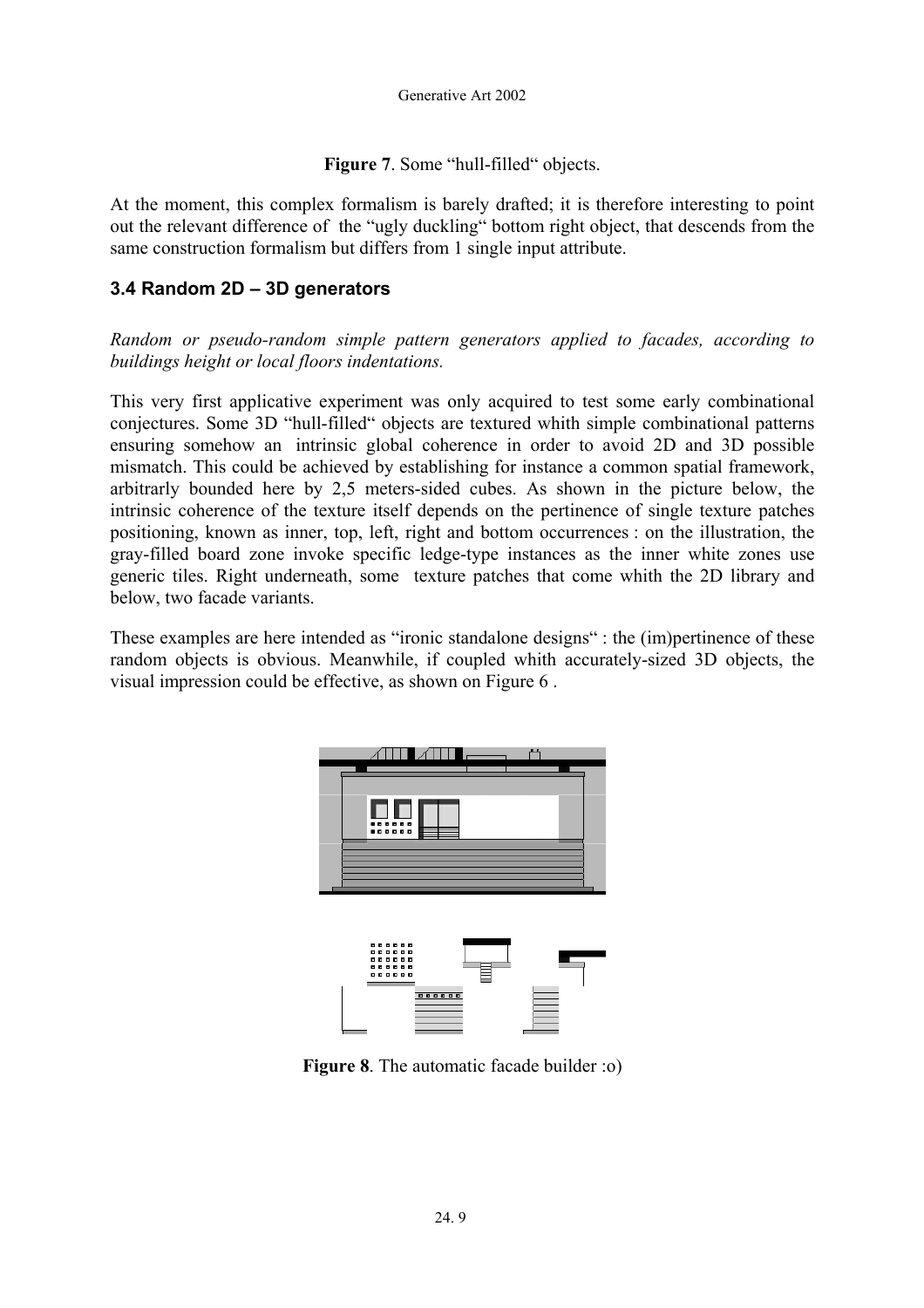

Figure 9. Some "automatic" facades.



**Figure 10**. Applying and rendering colored tiles on specific 3D objects.

# **4. Conclusion**

Virtual reality hardware and software costs and means are still relevant today. Trying to partially solve this peculiar aspect of leading 3D rendering techniques is part of the regional DEREVE project, whose aim is to build a convergent know-how, trying to extend hardware and software intrinsec performances through methodological and algorithmic applications, in terms of modeling and rendering. As a matter of fact, the specific involvement of the "MAParia" lab in this research task deals whith 3D scenes building, leaning on his specific architectonic culture and virtual reality previous experimentations.

# **5. References**

## **5.1 Related bibliography**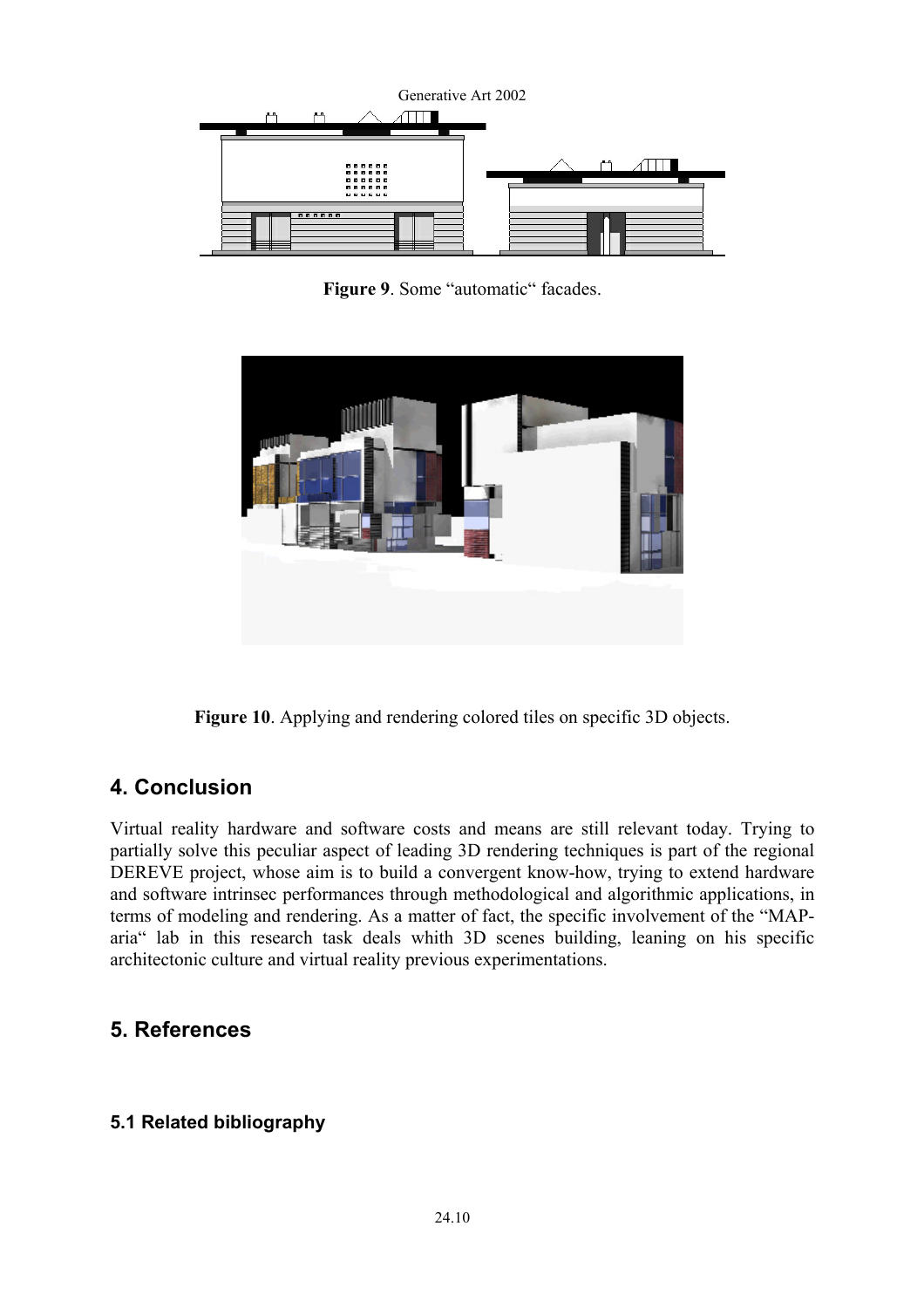[1] **Lindenmayer, A**. "Mathematical models for cellular interactions in development", parts I-II. Journal of Theoretical Biology 18: 280-315, 1968.

[2] **Freedman, R**. "Palladio 1.0", Apple Macintosh© Hypercard Stack, 1990.

[3] **Paulin, M – Duprat, B**. "De la maison à l'école, élaboration d'une architecture scolaire à Lyon de 1875 à 1914", Ministère de la Culture, Direction du Patrimoine, CRML, 1991.

[4] **Ben Saci, A**. "Théorie et modèles de la morphose", Thèse de la faculté de philosophie sous la direction de B. Deloche, université Jean Moulin, 2000.

**Pierre Frankhauser** "L'approche fractale : un nouvel outil de réflexion dans l'analyse spatiale des agglomérations urbaines ", Université de Franche-Comté, Besançon, 1997.

**Pierre Frankhauser** La Fractalité des Structures Urbaines, Collection Villes, Anthropos, Paris, France, 1994.

**Catherine Khamphang Bounsaythip** "Algorithmes évolutionnistes" in "*Heuristic and Evolutionary Algorithms: Application to Irregular Shape Placement Problem*" Thèse - Public defense: October 9, 1998 (NO: 2336)

**Jean-Claude Heudin** "L'évolution au bord du chaos" Hermès Editions 1998

**Bryan Horling** "Implementation of a context-sensitive Lindenmayer-System modeler" Department of Engineering and Computer Science and Department of Biology, Trinity College, Hartford, CT 06106-3100, USA 1996

**Sikora S., Steinberg D., Lattaud C., Fournier C., Andrieu B**. – 1999- "Plant growth simulation in virtual worlds : towards online artificial ecosystems. Workshop on Artificial life integration in virtual environnements". European Conference on Artificial Life (ECAL'99), Lausanne (Switzerland), 13-17 september 1999.

**Barber, C.B., Dobkin, D.P., and Huhdanpaa, H.T**., "The Quickhull algorithm for convex hulls," ACM Trans. on Mathematical Software, Dec 1996. **Batty M., Longley** P.A., "Fractal Cities: A Geometry of Form and Function", Academic Press, London and San Diego, CA, 1994

**Paul Torrens**, "How cellular models of urban systems work" , CASA, 2000.

### **5.1 Related webgraphy**

<http://www.geom.umn.edu/locate/qhull>

<http://www.ctpm.uq.edu.au/virtualplants/ipivp.html>

<http://www.cpsc.ucalgary.ca/projects/bmv/software.html>